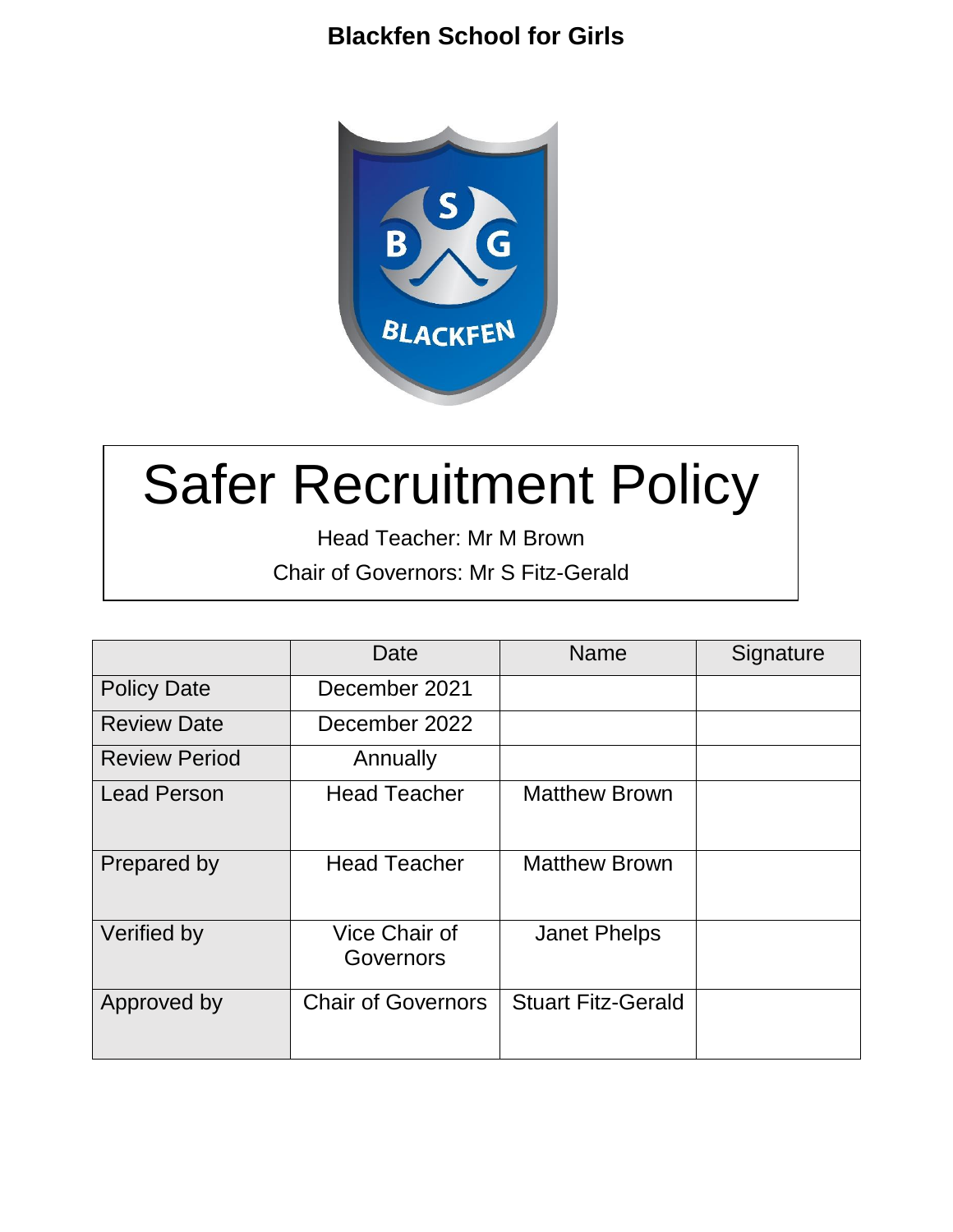## **Rationale**

Children have the right to be protected from harm. Our safer recruitment policy and procedures ensures that this happens.

## **Statement of intent**

Blackfen school is committed to safer recruitment practices and procedures.

These practices help make sure our staff and volunteers are suitable to work with children and young people. It is a vital part of creating a safe and positive environment and making a commitment to keep children safe from harm.

Safer recruitment is a continuing process of improvement for every school, club, business or organisation whose work or services involve contact with children.

## **Procedures**

We will record all information on the checks carried out in the school's single central record (SCR). Copies of these checks, where appropriate, will be held in individuals' personnel files. We follow requirements and best practice in retaining copies of these checks, as set out below.

## **Pre-interview**

All applications for positions will be checked by the HR Officer who will highlight any concerns or gaps.

References (2) will be sought for all applicants.

## **Interview**

The Head Teacher (or someone deputising who is safer recruitment trained) will check through the application and will highlight any concerns to seek clarification about.

All interviews are conducted by at least two members of staff. At least one member of staff on the interview panel must be trained in safer recruitment.

# **New staff**

When appointing new staff, we will:

- verify their identity including any information about name changes and addresses over the last 3 years.
- obtain (via the applicant) an enhanced Disclosure and Barring Service (DBS) certificate, including barred list information for those who will be engaging in regulated activity (see below).
- obtain a separate barred list check if they will start work in regulated activity before the DBS certificate is available.
- verify their mental and physical fitness to carry out their work responsibilities.
- verify their right to work in the UK. We will keep a copy of this verification for the duration of the member of staff's employment and for 2 years afterwards.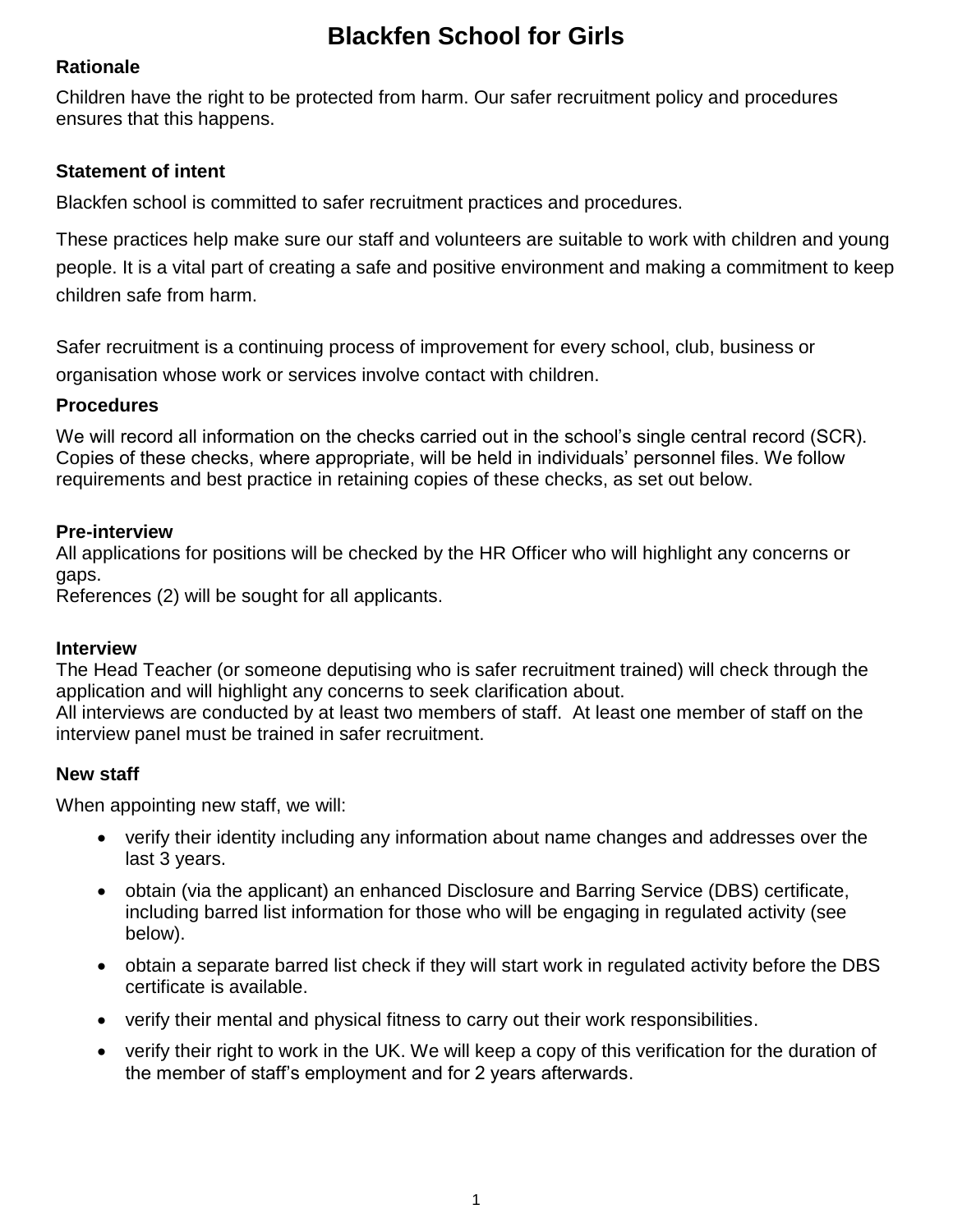- verify their professional qualifications, as appropriate.
- ensure they are not subject to a prohibition order if they are employed to be a teacher.
- carry out further additional checks, as appropriate, on candidates who have lived or worked outside of the UK, including (where relevant) any teacher sanctions or restrictions imposed by a European Economic Area professional regulating authority, and criminal records checks or their equivalent; and
- check that candidates taking up a management position are not subject to a prohibition from management (section 128) direction made by the secretary of state.

We will ask for written information about previous employment history and check that information is not contradictory or incomplete.

We will seek 2 references on all short-listed candidates, including internal candidates, before interview (unless the candidate states that they do not want this to happen). We will scrutinise these and resolve any concerns before confirming appointments. The references requested will ask specific questions about the suitability of the applicant to work with children.

**Regulated activity** means a person who will be:

- responsible, on a regular basis in a school or college, for teaching, training, instructing, caring for or supervising children; or
- Carrying out paid, or unsupervised unpaid, work regularly in a school or college where that work provides an opportunity for contact with children; or
- Engaging in intimate or personal care or overnight activity, even if this happens only once and regardless of whether they are supervised or not.

## **Existing staff**

If we have concerns about an existing member of staff's suitability to work with children, we will carry out all the relevant checks as if the individual was a new member of staff. We will also do this if an individual moves from a post that is not regulated activity to one that is. We will do this if instructed e.g. by LADO or other external agency.

We will refer to the DBS anyone who has harmed, or poses a risk of harm, to a child or vulnerable adult where:

- we believe the individual has engaged in relevant conduct (see DfE guidance); or
- the individual has received a caution or conviction for a relevant offence, or there is reason to believe the individual has committed a listed relevant offence, under the [Safeguarding](http://www.legislation.gov.uk/uksi/2009/37/contents/made) [Vulnerable Groups Act 2006 \(Prescribed Criteria and Miscellaneous Provisions\) Regulations](http://www.legislation.gov.uk/uksi/2009/37/contents/made)  [2009;](http://www.legislation.gov.uk/uksi/2009/37/contents/made) or
- the 'harm test' is satisfied in respect of the individual (i.e. they may harm a child or vulnerable adult or put them at risk of harm); and
- the individual has been removed from working in regulated activity (paid or unpaid) or would have been removed if they had not left.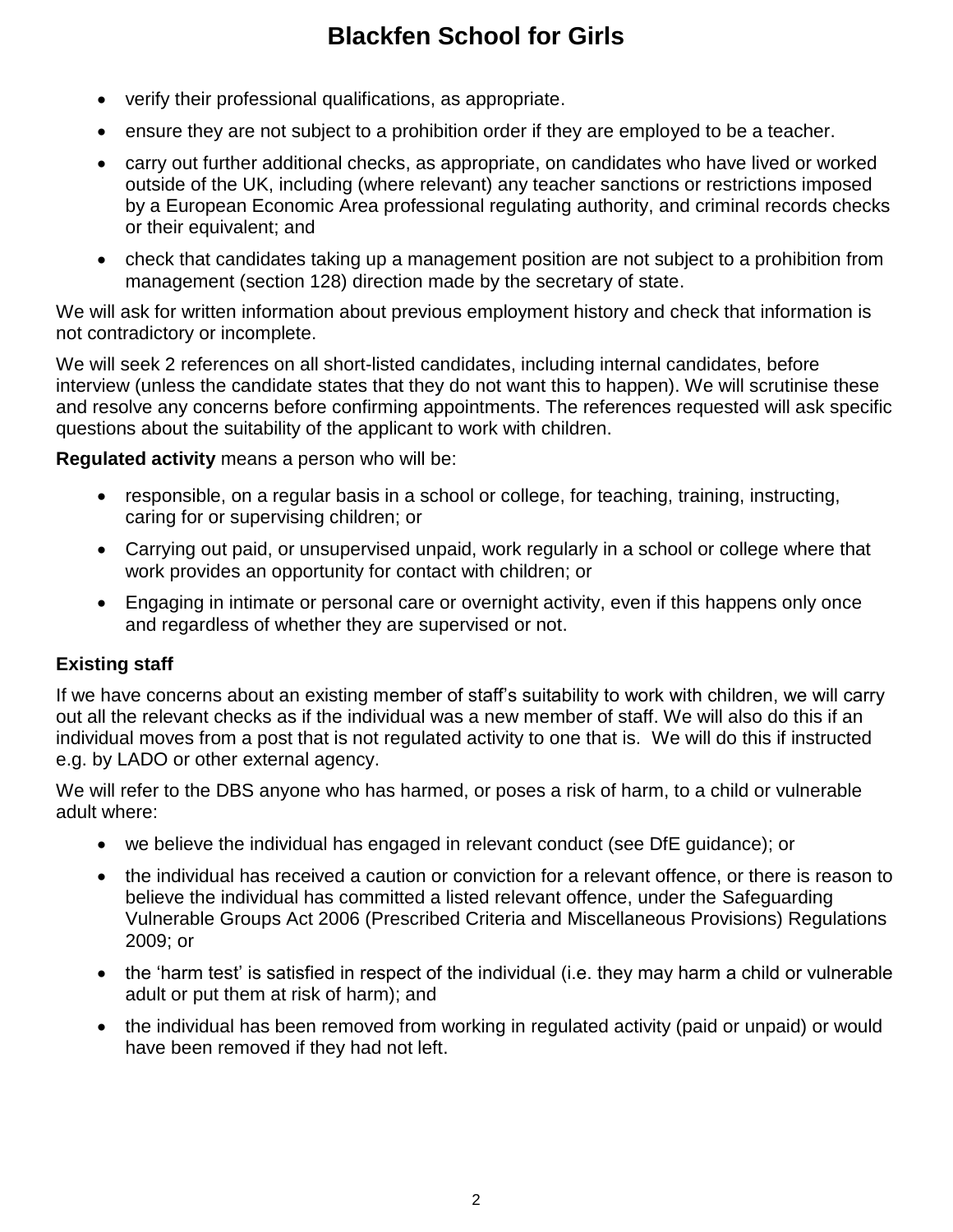# **Agency and third-party staff**

We will obtain written notification from any agency or third-party organisation that it has carried out the necessary safer recruitment checks that we would otherwise perform. We will also check that the person presenting themselves for work is the same person on whom the checks have been made.

## **Contractors**

We will ensure that any contractor, or any employee of the contractor, who is to work at the school has had the appropriate level of DBS check. This will be:

- an enhanced DBS check with barred list information for contractors engaging in regulated activity.
- an enhanced DBS check, not including barred list information, for all other contractors who are not in regulated activity but whose work provides them with an opportunity for regular contact with children.

We will obtain the DBS check for self-employed contractors.

We will not keep copies of such checks for longer than 6 months.

Contractors who have not had any checks will not be allowed to work unsupervised or engage in regulated activity under any circumstances.

We will check the identity of all contractors and their staff on arrival at the school.

## **Trainee/student teachers**

Where applicants for initial teacher training are salaried by us, we will ensure that all necessary checks are carried out.

Where trainee teachers are fee-funded, we will obtain written confirmation from the training provider that necessary checks have been carried out and that the trainee has been judged by the provider to be suitable to work with children.

## **Volunteers**

We will:

- never leave an unchecked volunteer unsupervised or allow them to work in regulated activity.
- obtain an enhanced DBS check with barred list information for all volunteers who are new to working in regulated activity.
- carry out a risk assessment when deciding whether to seek an enhanced DBS check without barred list information for any volunteers not engaging in regulated activity. We will retain a record of this risk assessment.

## **Governors**

All governors (this includes trustees, local governors and members] will have an enhanced DBS check without barred list information.

They will have an enhanced DBS check with barred list information.

The chair of the board will have their DBS check countersigned by the secretary of state.